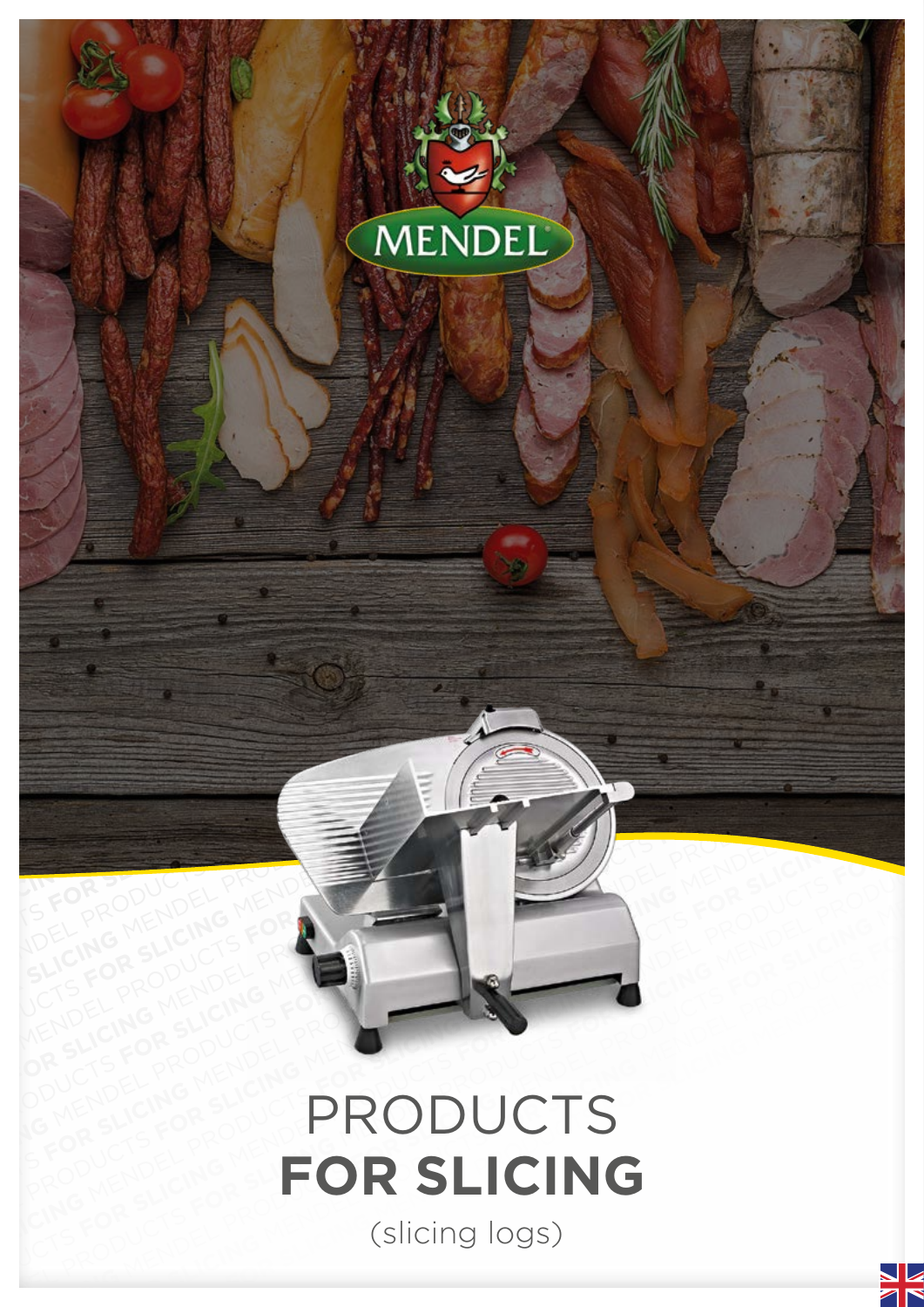



## PRODUCTS PRODUCTS FOR SLICING MENDEL PRODUCTS FOR SLICING MENDEL PRODUCTS **FOR SLICING** OR SLUCTS PRODUCTS FOR SLICING MENT FOR MENDEL PRODUCTS FOR SLICING MENDEL PRODUCTS FOR SLICING MENDEL PRODUCTS FOR SLICING AND SLICING PRODUCTS FOR SLICING MENT SLICING AND RESPONDED MENDEL PRODUCTS FOR SLICING AND RESPON FOR SLICING MENDEL PRODUCTS FOR SLICING MENDEL PRODUCTS FOR SLICING MENDEL PRODUCTS FOR SLICING MENDEL PRODUCTS FOR SLICING MENDEL PRODUCTS FOR SLICING MENDEL PRODUCTS FOR SLICING MENDEL PRODUCTS FOR SLICING MENDEL PRODUCT PRODUCTS FOR SLICING FOR SLICING PRODUCTS FOR SLICING PRODUCTS FOR SLICING PRODUCTS FOR SLICING PRODUCTS FOR SLICING PRODUCTS FOR SLICING PRODUCTS FOR SLICING PRODUCTS FOR SLICING PRODUCTS FOR SLICING PRODUCTS FOR SLICING Products **FOR SLICING**

**Roasted smoked** 



**Mortandella Mendel Gastro vac.**



Cod. **6064**

**Tyrolean cooked ham squared and without skin 1/2 vac.**





Cod. **4004**

**Prague-style ham 1/2 vac.**

*\* also available WHOLE with cod. 4002*

Cod. **4003**



## Products **FOR SLICING**



Cod. **0217**

**Speck Mattonella** 

**"Silver"**

**without rind WHOLE vac.**



Cod. **0220**



**Smoked bacon "Old" double without cartilage** 

**1/2\* vac.**

*\* also available WHOLE with cod. 2504*





**Cooked and smoked Bacon "Doppia" 1/2 vac.**



Cod. **3028**